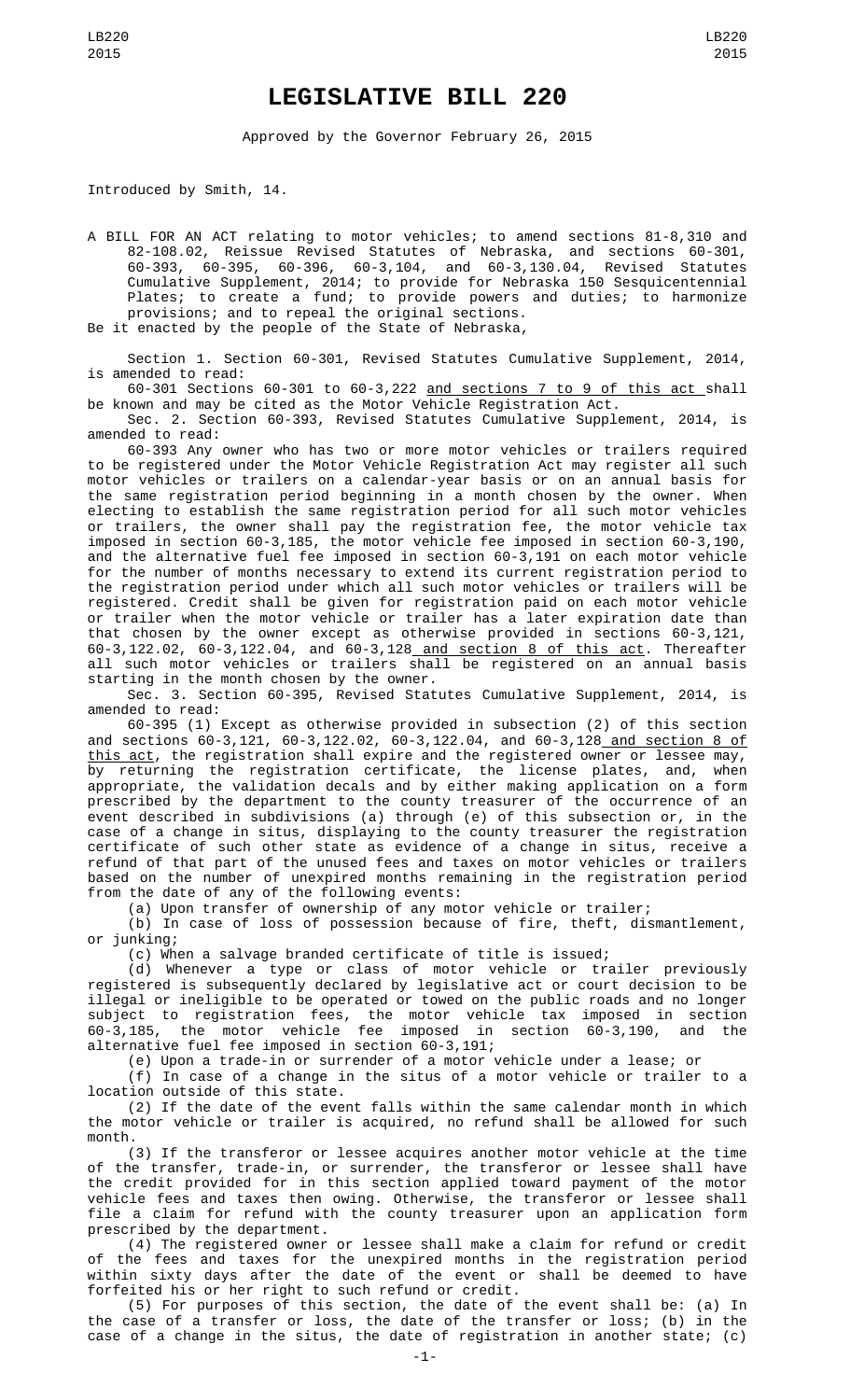in the case of a trade-in or surrender under a lease, the date of trade-in or surrender; (d) in the case of a legislative act, the effective date of the act; and (e) in the case of a court decision, the date the decision is rendered.

(6) Application for registration or for reassignment of license plates and, when appropriate, validation decals to another motor vehicle or trailer shall be made within thirty days of the date of purchase.

(7) If a motor vehicle or trailer was reported stolen under section 60-178, a refund under this section shall not be reduced for a lost plate charge and a credit under this section may be reduced for a lost plate charge but the applicant shall not be required to pay the plate fee for new plates.

(8) The county treasurer shall refund the motor vehicle fee and registration fee from the fees which have not been transferred to the State Treasurer. The county treasurer shall make payment to the claimant from the undistributed motor vehicle taxes of the taxing unit where the tax money was originally distributed. No refund of less than two dollars shall be paid.

Sec. 4. Section 60-396, Revised Statutes Cumulative Supplement, 2014, is amended to read:

60-396 Whenever the registered owner files an application with the county treasurer showing that a motor vehicle or trailer is disabled and has been removed from service, the registered owner may, by returning the registration certificate, the license plates, and, when appropriate, the validation decals or, in the case of the unavailability of such registration certificate or certificates, license plates, or validation decals, then by making an affidavit to the county treasurer of such disablement and removal from service, receive a credit for a portion of the registration fee from the fee deposited with the State Treasurer at the time of registration based upon the number of unexpired months remaining in the registration year except as otherwise provided in sections 60-3,121, 60-3,122.02, 60-3,122.04, and 60-3,128 and section 8 of this <u>act</u>. The owner shall also receive a credit for the unused portion of the motor vehicle tax and fee based upon the number of unexpired months remaining in the registration year. When the owner registers a replacement motor vehicle or trailer at the time of filing such affidavit, the credit may be immediately applied against the registration fee and the motor vehicle tax and fee for the replacement motor vehicle or trailer. When no such replacement motor vehicle or trailer is so registered, the county treasurer shall forward the application and affidavit, if any, to the State Treasurer who shall determine the amount, if any, of the allowable credit for the registration fee and issue a credit certificate to the owner. For the motor vehicle tax and fee, the county treasurer shall determine the amount, if any, of the allowable credit and issue a credit certificate to the owner. When such motor vehicle or trailer is removed from service within the same month in which it was registered, no credits shall be allowed for such month. The credits may be applied against taxes and fees for new or replacement motor vehicles or trailers incurred within one year after cancellation of registration of the motor vehicle or trailer for which the credits were allowed. When any such motor vehicle or trailer is reregistered within the same registration year in which its registration has been canceled, the taxes and fees shall be that portion of the registration fee and the motor vehicle tax and fee for the remainder of the registration year.

Sec. 5. Section 60-3,104, Revised Statutes Cumulative Supplement, 2014, is amended to read:

60-3,104 The department shall issue the following types of license plates:

(1) Amateur radio station license plates issued pursuant to section  $60-3, 126;$ <br>(2)

Apportionable vehicle license plates issued pursuant to section 60-3,203;

(3) Boat dealer license plates issued pursuant to section 60-379;

(4) Bus license plates issued pursuant to section 60-3,144;

(5) Commercial motor vehicle license plates issued pursuant to section 60-3,147;

(6) Dealer or manufacturer license plates issued pursuant to sections 60-3,114 and 60-3,115;

(7) Disabled veteran license plates issued pursuant to section 60-3,124;

(8) Farm trailer license plates issued pursuant to section 60-3,151;

(9) Farm truck license plates issued pursuant to section 60-3,146;

(10) Farm trucks with a gross weight of over sixteen tons license plates issued pursuant to section 60-3,146;

(11) Fertilizer trailer license plates issued pursuant to section  $60 - 3, 151;$ 

(12) Film vehicle license plates issued pursuant to section 60-383; license plates issued pursuant to sections

 $(13)$  Gold Star Family<br>60-3,122.01 and 60-3,122.02;

(14) Handicapped or disabled person license plates issued pursuant to section 60-3,113;

(15) Historical vehicle license plates issued pursuant to sections 60-3,130 to 60-3,134;

(16) Local truck license plates issued pursuant to section 60-3,145;

(17) Military Honor Plates issued pursuant to sections 60-3,122.03 and 60-3,122.04;

(18) Minitruck license plates issued pursuant to section 60-3,100;

(19) Motor vehicle license plates for motor vehicles owned or operated by the state, counties, municipalities, or school districts issued pursuant to section 60-3,105;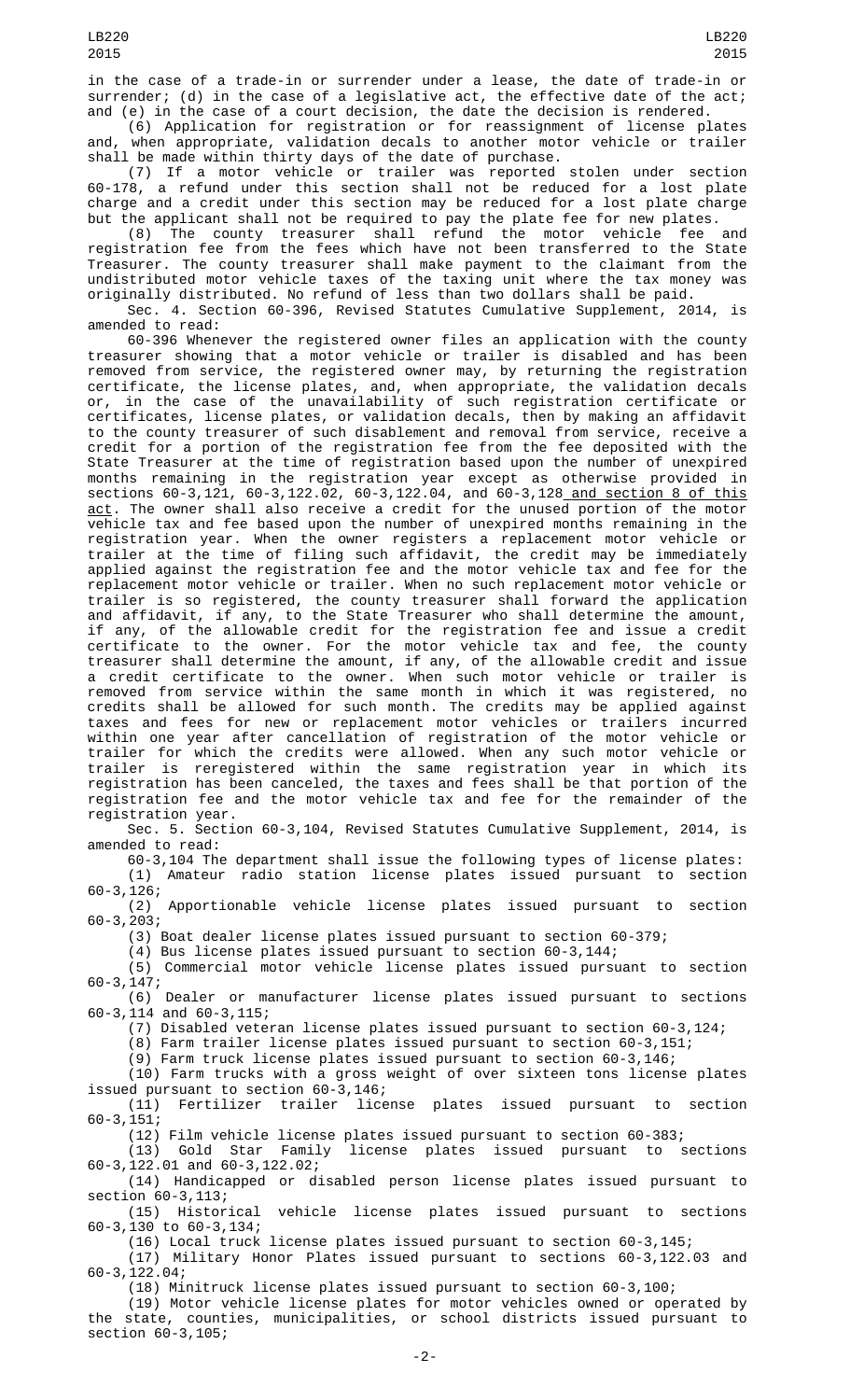LB220 2015

(20) Motor vehicles exempt pursuant to section 60-3,107;

(21) Motorcycle license plates issued pursuant to section 60-3,100; Nebraska Cornhusker Spirit Plates issued pursuant to 60-3,127 to 60-3,129;

(23) Nebraska 150 Sesquicentennial Plates issued pursuant to sections 7 to 9 of this act;

(24 23) Nonresident owner thirty-day license plates issued pursuant to section 60-382;

(25 24) Passenger car having a seating capacity of ten persons or less and not used for hire issued pursuant to section 60-3,143;

(26 <del>25</del>) Passenger car having a seating capacity of ten persons or less and used for hire issued pursuant to section 60-3,143;

(27 26) Pearl Harbor license plates issued pursuant to section 60-3,122;

(28 27) Personal-use dealer license plates issued pursuant to section 60-3,116;

(29 28) Personalized message license plates for motor vehicles and cabin trailers, except commercial motor vehicles registered for over ten tons gross weight, issued pursuant to sections 60-3,118 to 60-3,121;

(30 29) Prisoner-of-war license plates issued pursuant to section 60-3,123;

(31 30) Purple Heart license plates issued pursuant to section 60-3,125;  $(32 \t31)$  Recreational vehicle license plates issued pursuant to section 60-3,151;

 $(33)$  32) Repossession license plates issued pursuant to section 60-375;

(34 33) Special interest motor vehicle license plates issued pursuant to section 60-3,135.01;

(35 34) Specialty license plates issued pursuant to sections 60-3,104.01 and 60-3,104.02;

(<u>36</u> <del>35</del>) Trailer license plates issued for trailers owned or operated by the state, counties, municipalities, or school districts issued pursuant to section 60-3,106;

(37 36) Trailer license plates issued pursuant to section 60-3,100;

(38 37) Trailers exempt pursuant to section 60-3,108;

(39 38) Transporter license plates issued pursuant to section 60-378;

(<u>40</u> <del>39</del>) Trucks or combinations of trucks, truck-tractors, or trailers which are not for hire and engaged in soil and water conservation work and used for the purpose of transporting pipe and equipment exclusively used by such contractors for soil and water conservation construction license plates issued pursuant to section 60-3,149;

(41 40) Utility trailer license plates issued pursuant to section 60-3,151; and

(42 41) Well-boring apparatus and well-servicing equipment license plates issued pursuant to section 60-3,109.

Sec. 6. Section 60-3,130.04, Revised Statutes Cumulative Supplement, 2014, is amended to read:

60-3,130.04 (1) An owner of a historical vehicle eligible for registration under section 60-3,130 may use a license plate or plates designed by this state in the year corresponding to the model year when the vehicle was manufactured in lieu of the plates designed pursuant to section 60-3,130.03 subject to the approval of the department. The department shall inspect the plate or plates and may approve the plate or plates if it is determined that the model-year license plate or plates are legible and serviceable and that the license plate numbers do not conflict with or duplicate other numbers assigned and in use. An original-issued license plate or plates that have been restored to original condition may be used when approved by the department.

(2) The department may consult with a recognized car club in determining whether the year of the license plate or plates to be used corresponds to the model year when the vehicle was manufactured.

(3) If only one license plate is used on the vehicle, the license plate shall be placed on the rear of the vehicle. The owner of a historical vehicle may use only one plate on the vehicle even for years in which two license plates were issued for vehicles in general.

(4) License plates used pursuant to this section corresponding to the year of manufacture of the vehicle shall not be personalized message license plates, Pearl Harbor license plates, prisoner-of-war license plates, disabled veteran license plates, Purple Heart license plates, amateur radio station license plates, Nebraska Cornhusker Spirit Plates, handicapped or disabled person license plates, specialty license plates, special interest motor vehicle license plates, or Military Honor Plates, or Nebraska 150 Sesquicentennial Plates.

Sec. 7. <u>(1) The department, in consultation with the Nebraska</u> Sesquicentennial Commission and other interested persons, shall design license plates to be known as Nebraska 150 Sesquicentennial Plates to celebrate and commemorate the one-hundred-fiftieth year of statehood for Nebraska. The department shall ensure that the design reflects support for the sesquicentennial of the State of Nebraska.

(2) The design shall be selected on the basis of (a) enhancing the marketability of the plates to supporters of the sesquicentennial and (b) limiting the manufacturing cost of each plate to an amount less than or equal to the amount charged for license plates pursuant to section 60-3,102. The department shall make applications available for this type of plate when it is designed.

(3) One type of plate under this section shall be alphanumeric plates. The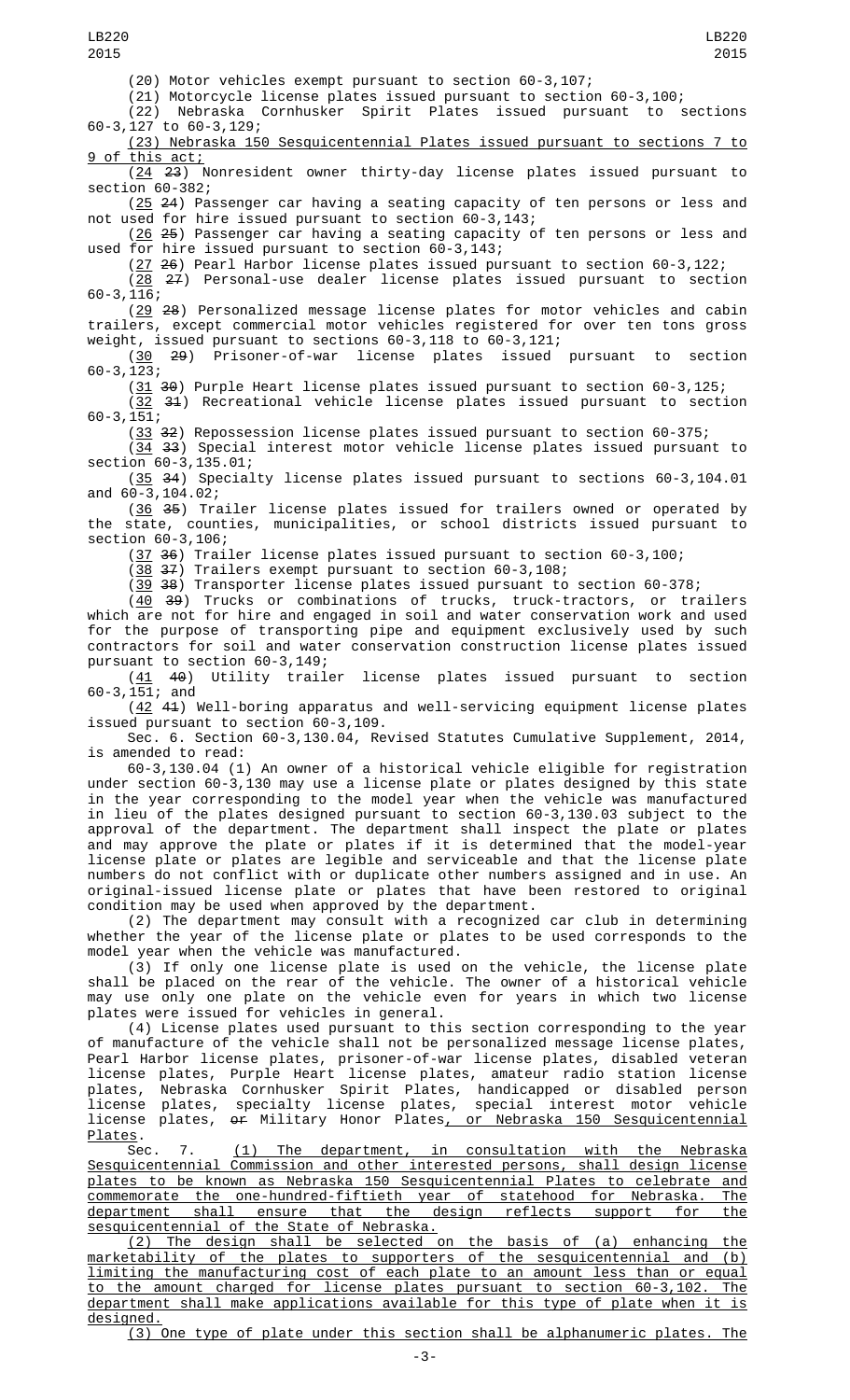department shall:

(a) Assign a designation up to seven characters; and

(b) Not use a county designation.

(4) One type of plate under this section shall be personalized message plates. Such plates shall be issued subject to the same conditions specified for personalized message license plates in section 60-3,118.

Sec. 8. (1) Beginning October 1, 2015, and ending December 31, 2022, a person may apply to the department for Nebraska 150 Sesquicentennial Plates in lieu of regular license plates on an application prescribed and provided by the department for any motor vehicle, trailer, semitrailer, or cabin trailer, except for a motor vehicle or trailer registered under section 60-3,198. An applicant receiving a plate under this section for a farm truck with a gross weight of over sixteen tons shall affix the appropriate tonnage decal to the plate. The department shall make forms available for such applications through the county treasurers.

(2) Each application for initial issuance or renewal of Nebraska 150 Sesquicentennial Plates shall be accompanied by a fee of seventy dollars. Fees collected pursuant to this section shall be remitted to the State Treasurer. The State Treasurer shall credit fifteen percent of the fee for initial issuance and renewal of plates under subsection (3) of section 7 of this act to the Department of Motor Vehicles Cash Fund and eighty-five percent of such fee to the Nebraska 150 Sesquicentennial Plate Proceeds Fund. The State Treasurer shall credit forty-three percent of the fee for initial issuance and renewal of plates under subsection (4) of section 7 of this act to the Department of Motor Vehicles Cash Fund and fifty-seven percent of such fee to the Nebraska 150 Sesquicentennial Plate Proceeds Fund.

(3) When the department receives an application for Nebraska 150 Sesquicentennial Plates, the department shall deliver the plates to the county treasurer of the county in which the motor vehicle or cabin trailer is registered. The county treasurer shall issue plates under this section in lieu of regular license plates when the applicant complies with the other provisions of the Motor Vehicle Registration Act for registration of the motor vehicle or<br>cabin trailer, If plates are lost, stolen, or mutilated, the licensee shall be cabin trailer. If plates are lost, stolen, or mutilated, the licensee shall be issued replacement license plates pursuant to section 60-3,157.

(4) The owner of a motor vehicle or cabin trailer bearing Nebraska 150 Sesquicentennial Plates may apply to the county treasurer to have such plates transferred to a motor vehicle or cabin trailer other than the vehicle or trailer for which such plates were originally purchased if such vehicle or trailer is owned by the owner of the plates. The owner may have the unused portion of the fee for the plates credited to the other vehicle or trailer which will bear the plates at the rate of eight and one-third percent per month for each full month left in the registration period. Application for such transfer shall be accompanied by a fee of three dollars. The State Treasurer shall credit fees collected pursuant to this subsection to the Department of Motor Vehicles Cash Fund.

(5) Nebraska 150 Sesquicentennial Plates shall not be issued or renewed beginning on January 1, 2023.

Sec. 9. (1) The Nebraska 150 Sesquicentennial Plate Proceeds Fund is created. Any money in the fund available for investment shall be invested by the state investment officer pursuant to the Nebraska Capital Expansion Act and the Nebraska State Funds Investment Act.

(2) If the cost of manufacturing Nebraska 150 Sesquicentennial Plates at any time exceeds the amount charged for license plates pursuant to section 60-3,102, any money to be credited to the Nebraska 150 Sesquicentennial Plate Proceeds Fund shall instead be credited first to the Highway Trust Fund in an amount equal to the difference between the manufacturing costs of such plates and the amount charged pursuant to section 60-3,102 with respect to such plates and the remainder shall be credited to the Nebraska 150 Sesquicentennial Plate Proceeds Fund as provided in section 8 of this act.

(3) Until July 1, 2018, the Nebraska 150 Sesquicentennial Plate Proceeds Fund shall be used by the Nebraska Sesquicentennial Commission for purposes of carrying out section 81-8,310. Beginning on July 1, 2018, the State Treasurer shall transfer any money in the fund at the end of each calendar quarter to the Historical Society Fund.

Sec. 10. Section 81-8,310, Reissue Revised Statutes of Nebraska, is amended to read:

81-8,310 <u>(1) </u>The Nebraska Sesquicentennial Commission shall develop programs and plans for official observance of the one hundred fiftieth anniversary of Nebraska statehood in 2017. The commission shall work closely with various state agencies, boards, commissions, and political subdivisions, including the State Department of Education, the Department of Roads, the Nebraska State Historical Society, the Nebraska State Fair Board, the Game and Parks Commission, and the Nebraska Tourism Commission, to execute commemorative events and to implement educational activities<u> with emphasis on events and</u> activities that promote Nebraska and its economy by focusing on the state's history, cultural diversity, and unique geography. The commission may also seek the guidance and support of any other groups or organizations the commission deems necessary or helpful in fulfilling its purpose.

<u>(2) </u>The commission may employ personnel, contract for services, and receive<u>,</u> <del>and</del> expend<u>, and allocate</u> gifts, grants, and donations to aid in the performance of its duties. The commission is empowered to expend <u>and allocate</u> any appropriations authorized by the Legislature to carry out the purposes of sections 81-8,309 and 81-8,310.